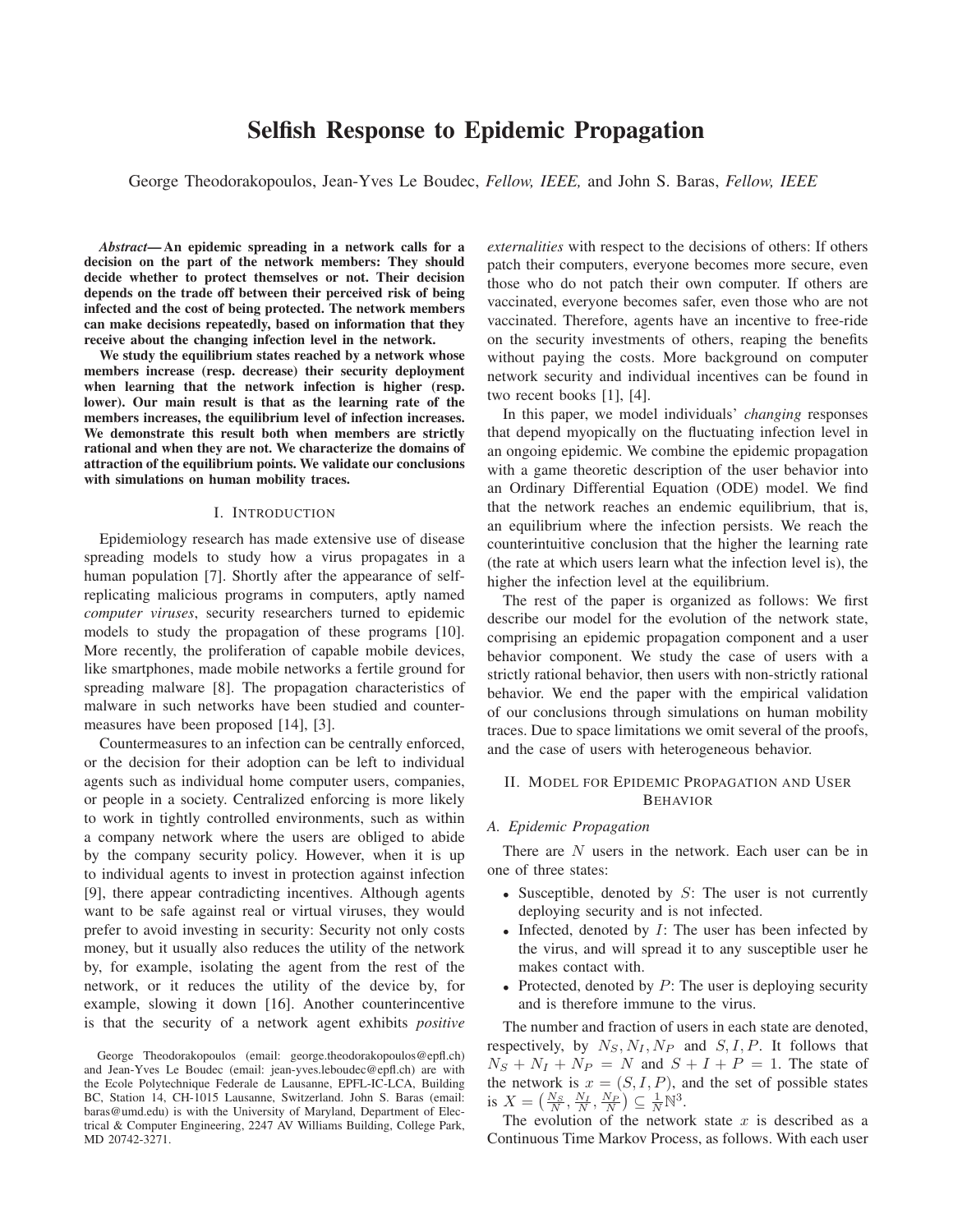| Event                   | Effect $\Delta x$                       |
|-------------------------|-----------------------------------------|
| Meeting between S and I | $\frac{1}{N}(-1, +1, 0)$                |
| Update of S             | $\frac{1}{N}(-p_{SP}(x),0, +p_{SP}(x))$ |
| Update of P             | $\frac{1}{N}(+pp_S(x),0,-pp_S(x))$      |
| Disinfection of I       | $\frac{1}{N}(0,-1,+1)$                  |

TABLE I: Possible events and their effect on the network state

a Poisson alarm clock of rate  $\beta + \gamma + \delta$  is associated. When the clock of user i rings – say at time  $t$  – one of three events happens:

- M With probability  $\frac{\beta}{\beta+\gamma+\delta}$ , user *i* has a *meeting* with another user, chosen uniformly at random. If the meeting is between a Susceptible and an Infected user, the Susceptible user becomes Infected. Otherwise nothing happens.
- U With probability  $\frac{\gamma}{\beta + \gamma + \delta}$ , user *i* receives an *update* about the network state  $x$ , and he has the opportunity to revise his current strategy if his state is  $S$  or  $P$ . If i's state is S, he switches to P with probability  $p_{SP}(x)$ . If i's state is P, he switches to S with probability  $p_{PS}(x)$ . If  $i$  is Infected, nothing happens.
- D With probability  $\frac{\delta}{\beta + \gamma + \delta}$ , user *i* has a *disinfection* opportunity. That is, if  $i$  is Infected, he becomes disinfected, and we assume he becomes Protected. If  $i$  is not Infected, nothing happens.

Table I summarizes the possible events and their effect on the network state.

We consider the large population scenario, i.e., the limit  $N \longrightarrow \infty$ . Kurtz [11] and Ljung [13] have shown that when  $N \longrightarrow \infty$ , the Continuous Time Markov Process described previously converges to a deterministic function, which is the solution to a system of Ordinary Differential Equations:

$$
\frac{d}{dt}S = -\beta SI - \gamma Sp_{SP}(x) + \gamma P p_{PS}(x) \tag{1a}
$$

$$
\frac{d}{dt}I = \beta SI - \delta I \tag{1b}
$$

$$
\frac{d}{dt}P = \delta I + \gamma Sp_{SP}(x) - \gamma P p_{PS}(x)
$$
 (1c)

Eliminating P, as  $S + I + P = 1$ , the system becomes

$$
\frac{d}{dt}S = -\beta SI - \gamma S p_{SP}(x) + \gamma (1 - S - I) p_{PS}(x) \quad \text{(2a)}
$$

$$
\frac{d}{dt}I = \beta SI - \delta I,\tag{2b}
$$

together with  $P = 1 - S - I$ . The state space is  $D =$  $(S, I), 0 \leq S, I \leq 1, S + I \leq 1$ , and it is bounded. This system is two dimensional and autonomous. Note that for  $\gamma = 0$ , the model is identical to the standard SIR epidemic model [7] (R stands for Recovered).

We will denote the righthand side of the system (2) by  $F(x)$ , and we will slightly abuse the notation for x to be  $x = (S, I), x \in D$ . So, the system (2) will be written

$$
\frac{d}{dt}x = F(x). \tag{3}
$$

## *B. User Behavior*

As can be seen from the epidemic propagation model, the only point at which the users can make a choice is at an update event. We assume that there is a cost  $c_I$ associated with becoming Infected, and a cost  $c_P$  associated with becoming Protected. It holds that  $c_I > c_P > 0$ . There is no cost for being Susceptible. Note that these costs need not be the actual costs; what influences the decisions of users are the costs as perceived by the users.

If we assume that each user behaves strictly rationally, the choice between Susceptible and Protected depends on which state minimizes the user's expected cost. Specifically, given the aforementioned model of random pair meetings, a user's expected cost at a particular network state  $x = (S, I)$  is  $c_P$ if he chooses to be Protected and  $Ic_I$  if he chooses to be Susceptible risking infection. Therefore, the user's decision would be S if  $Ic_I < c_P$ , and P if  $Ic_I > c_P$ . In this case, the functions  $p_{SP}(x)$  and  $p_{PS}(x)$  would be step functions of I:

$$
p_{SP}(x) = p_{SP}(I) = 1\{Ic_I > c_P\}
$$
 (4)

$$
p_{PS}(x) = p_{PS}(I) = 1\{Ic_I < c_P\}.\tag{5}
$$

If  $Ic_I = c_P$ , then both choices are optimal, and any randomization between them is also optimal. So, when  $Ic_I$  =  $c_P$ , the functions  $p_{SP}(I)$  and  $p_{PS}(I)$  are multivalued. For convenience, we define

$$
I^* \equiv \frac{c_P}{c_I}.\tag{6}
$$

Note that if we were to set  $I^*$  to a value larger than 1, then  $p_{SP}$  would always be equal to 0, and  $p_{PS}$  would always be equal to 1. In that case, our model would be identical to the SIRS model [7].

To account for users that cannot be assumed to be strictly rational, or their perception of the cost is not crisp (e.g., they are not sure about the exact values of  $c_I$  and  $c_P$ ), or they take the network state report to be not completely accurate, we consider a different scenario for the functions  $p_{SP}(\cdot)$  and  $p_{PS}(\cdot)$ . We assume that they can be arbitrary functions of I, as long as the former is non-decreasing with I and the latter is non-increasing with I.

In what follows, first we will consider the case that  $p_{SP}(\cdot)$ and  $p_{PS}(\cdot)$  are discontinuous step functions and actually multivalued at the discontinuity, and then that they are continuously differentiable.

#### III. THE USERS ARE STRICTLY RATIONAL

The best response correspondence dictates the shape of  $p_{SP}(I)$  and  $p_{PS}(I)$ :

$$
p_{SP}(I) = \begin{cases} 0, & I < I^* \\ [0,1], & I = I^* \\ 1, & I > I^* \end{cases} \quad p_{PS}(I) = \begin{cases} 1, & I < I^* \\ [0,1], & I = I^* \\ 0, & I > I^* \end{cases} \tag{7}
$$

As  $F(x)$  (recall (3)) is set-valued, we have to solve the differential inclusion

$$
\frac{d}{dt}x \in F(x), x \in D.
$$
 (8)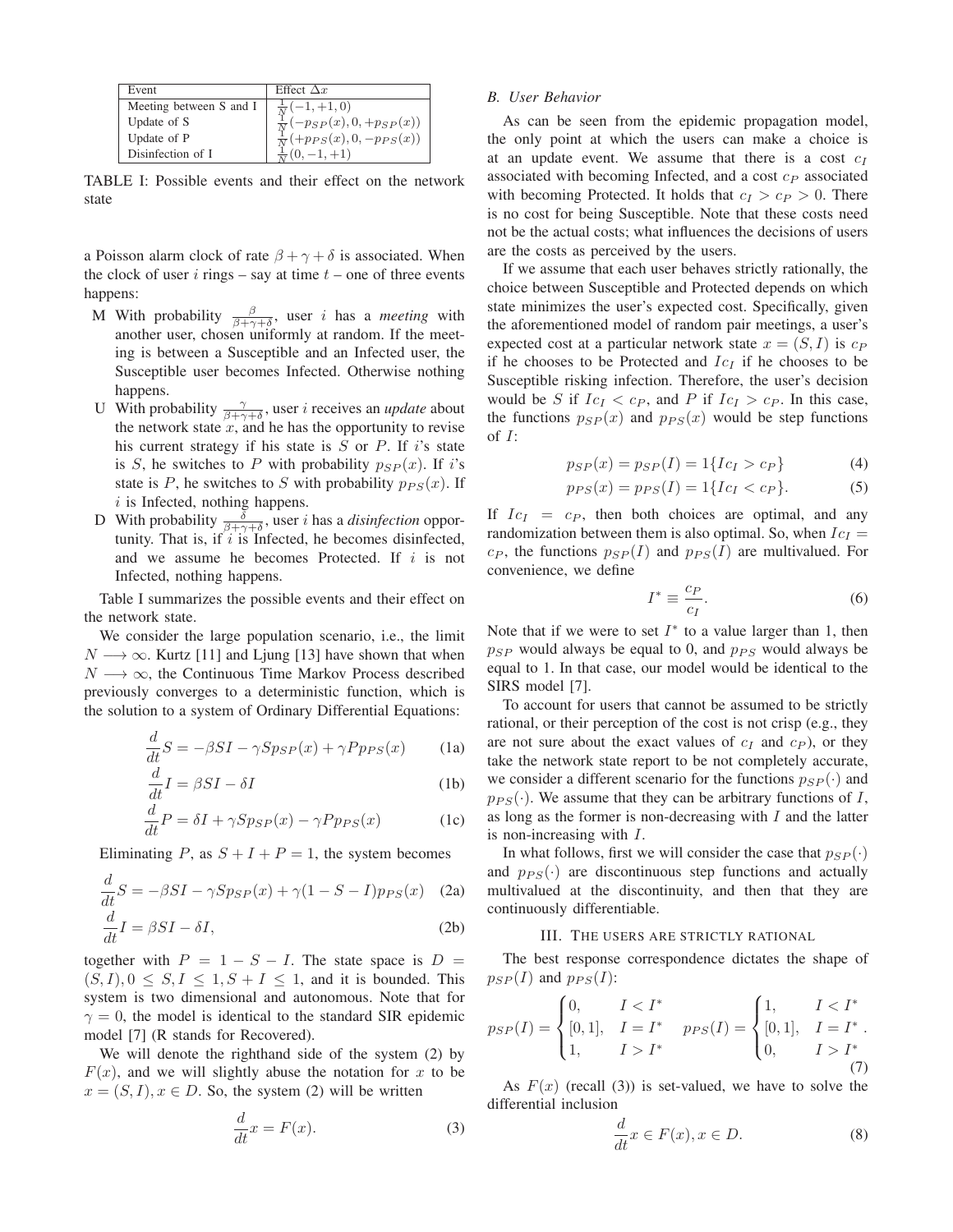The system can also be viewed as a switched non-linear system [12], or as a positive and compartmental system [2], [6] because it is characterized by nonnegative solutions for nonnegative initial conditions. Notice, however, that, unlike such systems, our system only has point equilibria rather than a continuum of equilibria.

We define a partition of the state space  $D$  into three domains:  $D^{-} = D \cap \{(S, I), I \ < I^*\}, D^{+} = D \cap$  $\{(S, I), I > I^*\}$ , and  $L = D \cap \{(S, I) : I = I^*\}$ . The domain L will also be referred to as the discontinuity line.

## *A. Existence of solutions*

A solution for this differential inclusion [5] is an absolutely continuous vector function  $x(t)$  defined on an interval *J* for which  $\frac{d}{dt}x(t) \in F(x(t))$  almost everywhere on *J*. From the theory of differential inclusions we know that a solution of (8) exists if, for every  $x \in D$ , the *basic conditions* apply: The set  $F(x)$  is nonempty, bounded, closed, convex, and the function  $F$  is upper semicontinuous.

The basic conditions apply in our case and therefore a solution exists.

#### *B. Uniqueness of solutions*

In general, because the righthand side of (8) is multivalued, even though two solutions at time  $t_0$  are both at the point  $x_0$ , they may not coincide on an interval  $t_0 \le t \le t_1$  for any  $t_1 > t_0$ . If any two solutions that coincide at  $t_0$  also coincide until some  $t_1 > t_0$ , then we say that *right uniqueness holds at*  $(t_0, x_0)$ . Left uniqueness at  $(t_0, x_0)$  is defined similarly (with  $t_1 < t_0$ ), and (right or left) uniqueness in a domain holds, if it holds at each point of the domain.

The solution is unique in  $D^-$  and in  $D^+$  because F has continuous partial derivatives there.

We next show which of the solutions of (8) lying on the line of discontinuity  $L$  can be uniquely continued in the direction of increasing  $t$ . We see that all solutions can be uniquely continued, except those that start at the point  $(S, I) = \left(\frac{\delta}{\beta}, I^*\right)$ . Those latter solutions all start at the same point and then diverge, but none of them can ever approach that point again in the positive direction of time. So, if we ignore the initial point of those solutions, all solutions can be uniquely continued.

## *C. Stationary points*

The stationary points are found by solving for  $x$  the inclusion  $0 \in F(x)$ .

*1) Stationary points above the discontinuity line:* There can be no stationary points in the domain  $D^+$ . The system becomes

$$
\frac{d}{dt}S = -\beta SI - \gamma S\tag{9a}
$$

$$
\frac{d}{dt}I = \beta SI - \delta I.
$$
 (9b)

From the first equation, we see that  $S$  has to be zero. But then the second equation implies that  $I$  also has to be zero, which is not an admissible value for I as  $I = 0$  cannot be above the discontinuity line.

*2) Stationary points below the discontinuity line:* We look for stationary points in the domain  $D^-$ . The system becomes

$$
\frac{d}{dt}S = -\beta SI + \gamma (1 - S - I)
$$
 (10a)

$$
\frac{d}{dt}I = \beta SI - \delta I,\tag{10b}
$$

which is identical to the SIRS case except that the domain is not the whole state space, it is only  $D^-$ .

This system has the solutions:

and also

$$
X_0 = (S_0, I_0) = (1, 0)
$$
\n<sup>(11)</sup>

$$
X_1 = (S_1, I_1) = \left(\frac{\delta}{\beta}, \frac{1 - \frac{\delta}{\beta}}{1 + \frac{\delta}{\gamma}}\right). \tag{12}
$$

The second solution,  $X_1$ , is admissible if and only if  $X_1 \in$  $D^-$ , i.e.,

$$
\frac{\delta}{\beta} \le 1,\tag{13}
$$

 $(14)$ 

 $1-\frac{\delta}{\beta}$  $1+\frac{\delta}{\gamma}$  $\langle I^*$ 

Note that if  $\frac{\delta}{\beta} = 1$ , then  $X_0$  and  $X_1$  coincide. Also, it is not surprising that  $X_1$  is the equilibrium point of the corresponding SIRS model. That is,  $I^*$  does not play an explicit role in this case, as long as (14) holds.

*3) Stationary points on the discontinuity line:* We look for stationary points on the discontinuity line  $I = I^*$ , that is, we solve the inclusion  $0 \in F(S, I^*)$  for S. The system becomes

$$
\frac{d}{dt}S = -\beta SI^* + [-\gamma S, \gamma (1 - S - I^*)]
$$
(15a)

$$
\frac{d}{dt}I = \beta SI^* - \delta I^*.\tag{15b}
$$

Since  $I^* > 0$ ,  $\frac{d}{dt}I$  is zero only when  $S = \frac{\delta}{\beta}$ . We then have to check if it is possible to make  $\frac{d}{dt}S$  equal to zero, that is, if  $0 \in F(\frac{\delta}{\beta}, I^*)$ . We find that it is possible when  $I^*$  is such that

$$
I^* \le \frac{1 - \frac{\delta}{\beta}}{1 + \frac{\delta}{\gamma}}.\tag{16}
$$

In that case, the stationary point is

$$
X_2 = (S_2, I_2) = \left(\frac{\delta}{\beta}, I^*\right). \tag{17}
$$

In general, there are many combinations of  $p_{SP}(I^*)$  and  $p_{PS}(I^*)$  that make  $\frac{d}{dt}S$  equal to zero, but there is always one with  $p_{SP}(I^*) = 0$ . In that case,  $p_{PS}(I^*) = \frac{\delta I^*}{\gamma (1 - \frac{\delta}{\beta} - I^*)}$ .

To summarize,  $X_0$  exists always. If  $\delta < \beta$ , one more equilibrium point exists:  $X_1$  if  $I^* > \frac{1-\frac{\delta}{\beta}}{1+\frac{\delta}{\gamma}}$ , or  $X_2$  otherwise.

# *D. Local Asymptotic Stability*

*1) Stability of*  $X_0$  *and*  $X_1$ : We show that, when  $\frac{\delta}{\beta} \geq 1$ ,  $X_0$  is asymptotically stable. When  $\frac{\delta}{\beta} < 1$ ,  $X_0$  is a saddle point, and if  $X_1$  exists it is asymptotically stable. These results follow by the evaluation of the Jacobian at the points  $X_0$  and  $X_1$ , and by checking the sign of its eigenvalues.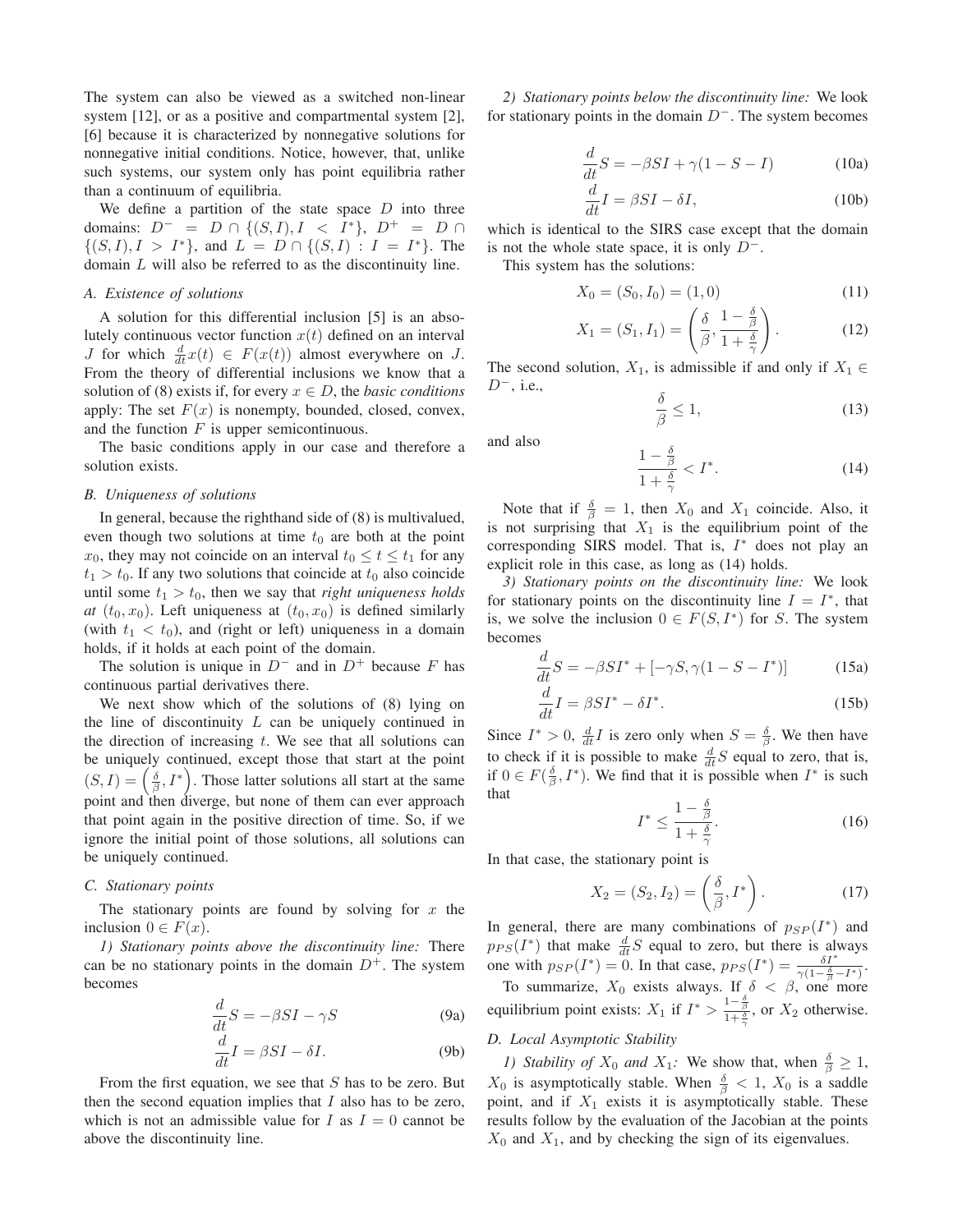2) Stability of  $X_2$ : To show that the stationary point on the discontinuity line is asymptotically stable we will use Theorem 1 below [5, §19, Theorem 3]. To use this theorem we transform the system so that the line of discontinuity is the horizontal axis, the stationary point is  $(0, 0)$ , and the trajectories have a clockwise direction for increasing t.

We set  $x = \frac{\delta}{\beta} - S$  and  $y = I - I^*$ . The domains D, D<sup>-</sup>, D<sup>+</sup> become  $G = \{(x, y)|x \le \frac{\delta}{\beta}, y \ge -I^*, y - x \le$  $1 - I^* - \frac{\delta}{\beta}$ ,  $G^- = G \cap \{(x, y)|y \leq 0\}$ , and  $G^+ =$  $G \cap \{(x, y)|y > 0\}$ . Then, the system can be written as

$$
\frac{dx}{dt} = P^-(x, y) \tag{18a}
$$

$$
\frac{dy}{dt} = Q^-(x, y) = -\beta x (y + I^*)\tag{18b}
$$

for  $(x, y) \in G^-$ , and

$$
\frac{dx}{dt} = P^+(x, y) \tag{19a}
$$

$$
\frac{dy}{dt} = Q^+(x, y) = -\beta x (y + I^*)\tag{19b}
$$

for  $(x, y) \in G^+$ .

The partial derivatives of  $P^{\pm}$ , that is, of  $P^+$  and of  $P^-$ , are denoted by  $P_x^{\pm}$ ,  $P_{xx}^{\pm}$ ,  $P_y^{\pm}$  etc., and similarly for  $Q^{\pm}$ . We define two quantities  $A^{\pm}$  in terms of the functions  $P^{\pm}$ ,  $Q^{\pm}$ and their derivatives at the point  $(0, 0)$ :

$$
A^{\pm} = \frac{2}{3} \left( \frac{P_x^{\pm} + Q_y^{\pm}}{P^{\pm}} - \frac{Q_{xx}^{\pm}}{2Q_x^{\pm}} \right). \tag{20}
$$

*Theorem 1:* Let the conditions

$$
Q^- = Q^+ = 0, P^- < 0, P^+ > 0 \tag{21}
$$

$$
Q_x^- < 0, Q_x^+ < 0 \tag{22}
$$

be fulfilled at the point  $(0, 0)$ . Then,  $A^+ - A^- < 0$  implies that the zero solution is asymptotically stable, whereas  $A^+$  −  $A<sup>-</sup> > 0$  implies that the zero solution is unstable.

All the conditions of Theorem 1 are satisfied in our case, together with  $A^+ - A^- < 0$ . The condition  $P^- < 0$  is equivalent to (16), i.e., the condition on  $I^*$  that causes the stationary point to be on the line of discontinuity. All the other conditions are straightforward to verify.

Therefore, the stationary point  $(S, I) = (\frac{\delta}{\beta}, I^*)$  is asymptotically stable.

#### *E. Domains of attraction*

From Theorem 6,  $\S$ 13 [5] we know that for autonomous systems on the plane, it holds that if a half trajectory  $T^+$ is bounded, then its  $\omega$ -limit set  $\Omega(T^+)$  contains either a stationary point or a closed trajectory. Recall that the  $\omega$ -limit set of a half trajectory  $T^+(x = \phi(t), t_0 \le t < \infty)$  is the set of all points q for which there exists a sequence  $t_1, t_2, \ldots$ tending to  $\infty$  such that  $\phi(t_i) \longrightarrow q$  as  $i \longrightarrow \infty$ .

In this section, we show that there are no solutions that are closed trajectories. So we can conclude that all system trajectories converge to equilibrium points. When there is more than one equilibrium point, we show which trajectories converge to which point.

The main result is that for any half trajectory  $T^+$ , its  $\omega$ limit set  $\Omega(T)$  can only contain equilibrium points, that is,  $X_0 = (1,0), X_1 = (S_1,I_1) = \begin{pmatrix} \frac{\delta}{\beta}, \frac{1-\frac{\delta}{\beta}}{1+\frac{\delta}{\gamma}} \end{pmatrix}$ ), or  $X_2 = (\frac{\delta}{\beta}, I^*)$ .

We will find the following two functions useful:

$$
E(S, I) = S - S_1 \ln(S) + I + \frac{\gamma}{\beta} \ln(I),\tag{23}
$$

$$
M(S, I) = S - (S_1 + \frac{\gamma}{\beta})\ln(S + \frac{\gamma}{\beta}) + I - I_1 \ln(I), \quad (24)
$$

It holds that  $E(S, I)$  is constant on trajectories in the area  $D^+$ , and  $M(S, I)$  is decreasing along trajectories in the area  $D^-$ .

Assume that there exists a half trajectory  $T^+$  whose limit set  $\Omega(T)$  contains a closed trajectory Γ. By successively eliminating properties of such a trajectory, we will prove that it cannot exist. Note that Lemma 1 below is trivial if  $(\frac{\delta}{\beta}, I^*)$  is an equilibrium point.

*Lemma 1:* The point  $(\frac{\delta}{\beta}, I^*)$  cannot be on  $\Gamma$ .

If  $(S, I) = (\frac{\delta}{\beta}, I^*)$  is not on  $\Gamma$ , then on  $\Gamma$  there holds right uniqueness. Also,  $\Omega(\Gamma) = \Gamma$ . We will continue by proving that  $\Gamma$  cannot have more or fewer than two intersection points with L.

*Lemma 2:* A closed trajectory Γ that does not pass through the point  $(\frac{\delta}{\beta}, I^*)$  can have neither more than two nor fewer than two intersection points with the discontinuity line L. If it has two intersection points, they cannot be on the same side of  $(\frac{\delta}{\beta}, I^*)$ .

*Lemma 3:* A closed trajectory Γ cannot intersect the discontinuity line L on exactly two points that are on opposite sides of the point  $(\frac{\delta}{\beta}, I^*)$ .

From the previous lemmata, we conclude that there can be no closed trajectory Γ. Therefore, all trajectories have to converge to equilibrium points.

## *F. Conclusion*

The total fraction  $I = \frac{1-\frac{\delta}{\beta}}{1+\frac{\delta}{\gamma}}$  of Infected at the system equilibrium increases with the update rate  $\gamma$ , until I becomes equal to the threshold  $I^*$ . The reason for this increase is that, when the equilibrium value of  $I$  is below  $I^*$ , the trajectories will eventually be completely contained in the domain  $D^-$ (below  $I^*$ ). In this domain, every time a Protected is being informed about the value of  $I$  will choose to become Susceptible, thus fueling the infection. In parallel, no Susceptible will choose to become Protected. The larger the value of  $\gamma$ , the shorter time a user will spend being Protected, thus the smaller the fraction of Protected. However, a smaller fraction of Protected implies a larger fraction of Infected, as the fraction of Susceptible at equilibrium is necessarily  $\frac{\delta}{\beta}$ , i.e., it is independent of  $\gamma$ .

When the quantity  $\frac{1-\frac{\delta}{\beta}}{1+\frac{\delta}{\gamma}}$  exceeds  $I^*$ , the equilibrium value of *I* is limited to  $I^*$ ; further increases of  $\gamma$  have no effect. The explanation is that, as soon as the instantaneous value of  $I$  exceeds  $I^*$ , Susceptible users switch to Protected, and Protected users stay Protected, thus bringing the infection level below  $I^*$ . However, there is no equilibrium point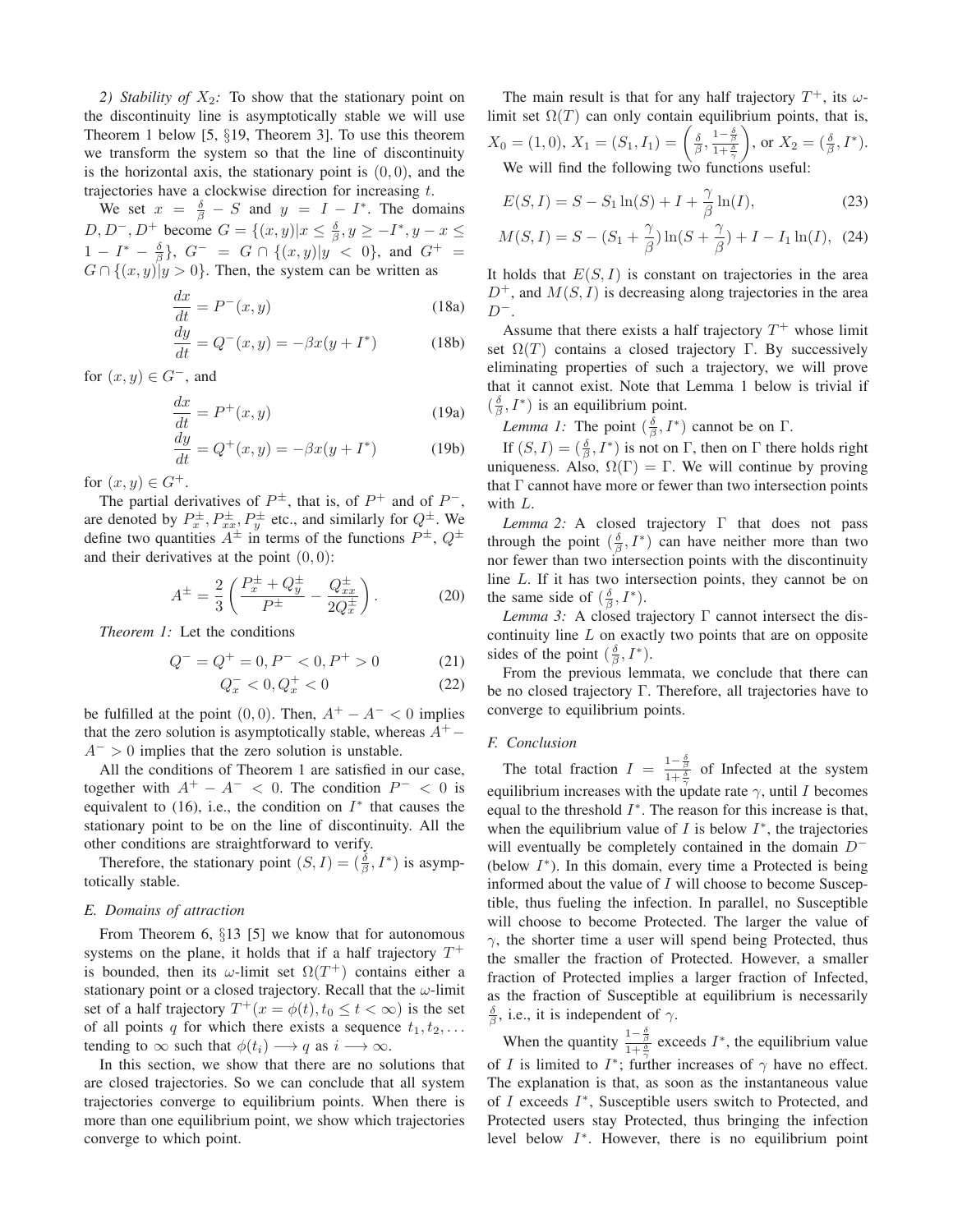for the system in the domain  $D^-$ , so the only possible equilibrium value of *I* is  $I^*$ . For  $I = I^*$  there are in general many combinations of  $p_{SP}(I^*)$  and  $p_{PS}(I^*)$  that lead to an equilibrium, including one with  $p_{SP}(I^*) = 0$  and  $p_{PS}(I^*) > 0$ 0. That combination means that no Susceptible users become Protected, but some Protected become Susceptible.

#### IV. THE USERS ARE NOT STRICTLY RATIONAL

For the case of non-strictly-rational users, the behavior functions  $p_{SP}(I)$  and  $p_{PS}(I)$  are continuously differentiable, and we require that  $\frac{d}{dI} p_{SP}(I) > 0$  and  $\frac{d}{dI} p_{SP}(I) < 0$ . Other than that, the two functions are arbitrary.

## *A. Stationary points*

The equilibrium points of the system are found by solving for x the equation  $F(x) = 0$ :

$$
\frac{d}{dt}S = 0 = -\beta SI - \gamma Sp_{SP}(I) + \gamma (1 - S - I) p_{PS}(I)
$$
\n(25a)\n
$$
\frac{d}{dt}I = 0 = \beta SI - \delta I
$$
\n(25b)

From (25b) we see that either  $I = 0$  or  $S = \frac{\delta}{\beta}$ .

• Equilibrium point  $X_0$ 

Substituting  $I = 0$  into (25a), we have that  $X_0 =$  $(S_0, I_0) = \left(\frac{p_{PS}(0)}{p_{SP}(0) + p_{PS}(0)}, 0\right)$ . These values of  $(S_0, I_0)$ are always admissible since they are always nonnegative and at most equal to 1.

Recalling the meaning of  $p_{PS}(0)$  and  $p_{SP}(0)$ , we can reasonably expect that  $p_{PS}(0) = 1$  and  $p_{SP}(0) = 0$ : Protected have no reason to remain Protected, and Susceptible have no reason to become Protected, when there is no infection in the network. In this case,  $X_0$  is the point  $(1, 0)$ .

• Equilibrium point  $X_1$ 

Substituting  $S = \frac{\delta}{\beta}$  into (25a), we see that I has to satisfy

$$
g(I) \equiv -\delta I - \frac{\gamma \delta}{\beta} p_{SP}(I) + \gamma \left( 1 - \frac{\delta}{\beta} - I \right) p_{PS}(I) = 0.
$$
\n(26)

To solve  $g(I) = 0$  for I we need to know the two response functions  $p_{SP}(I)$  and  $p_{PS}(I)$ . But even without knowing them, we can still prove that  $g(I) = 0$  has a unique solution for  $I \in [0, 1]$  under the condition that

$$
\frac{\delta}{\beta} \le \frac{p_{PS}(0)}{p_{SP}(0) + p_{PS}(0)}.\tag{27}
$$

We first show that  $q(I)$  is monotonically decreasing in the interval  $[0, 1]$ , and then we show that, under the condition (27),  $g(0)g(1) \leq 0$ . We can then conclude that there is exactly one solution of  $g(I) = 0$  in the interval  $[0, 1]$ .

Denoting by  $I_1$  the solution of  $g(I) = 0$ , we can now conclude that  $X_1 = (S_1, I_1) = (\frac{\delta}{\beta}, I_1)$  is uniquely determined under (27). The values  $S_1$ ,  $I_1$  are admissible since they are both between  $0$  and  $1$ . Note that if  $(27)$ does not hold then both  $g(0) < 0$  and  $g(1) < 0$ , so

the monotonicity of g in [0, 1] implies that  $X_1$  does not exist. So, (27) is really a necessary and sufficient condition for the existence of  $X_1$ .

### *B. Local Asymptotic Stability*

To examine the (local) stability of the equilibrium points  $X_0$  and  $X_1$  we compute the Jacobian of the system (25) and evaluate it at these two points. Local stability at a point is equivalent to the negativity of the eigenvalues of the Jacobian matrix evaluated at that point. So,  $X_0$  is stable when  $X_1$  does not exist, and unstable otherwise.  $X_1$  is always stable.

#### *C. Domains of Attraction*

Since the system is two dimensional and  $F$  is continuously differentiable, we can use Dulac's criterion to show that the system can have no periodic trajectory.

*Theorem 2 (Dulac's criterion):* If there exists a continuously differentiable function  $h : R^2 \longrightarrow R$  such that  $\nabla \cdot$  $(hF)$  is continuous and non-zero on some simply connected domain A, then no periodic trajectory can lie entirely in A.

In our case, the domain  $A$  is the state space excluding the line  $I = 0$ . Note that there can be no periodic trajectory that passes from a point with  $I = 0$ . We select as function h the function  $h(S, I) = \frac{1}{I}$ . We compute  $\nabla \cdot (hF)$  to be

$$
\nabla \cdot (hF) = -\beta - \gamma \frac{p_{SP}(I)}{I} - \gamma \frac{p_{PS}(I)}{I} < 0, \forall (S, I) \in A,\tag{28}
$$

which is continuous and non-zero in A. Then, from Dulac's criterion, no periodic trajectory lies entirely in A, and, consequently, the system has no periodic trajectory at all. From the Poincaré-Bendixson theorem, the system can only converge to a periodic trajectory or an equilibrium point; so, we can conclude that every trajectory must converge to an equilibrium point, that is, either to  $X_0$  or  $X_1$ .

## *D. Conclusion*

The equilibrium point  $X_0$  is independent of  $\gamma$ . We show now that, at  $X_1 = \left(\frac{\delta}{\beta}, I_1\right)$ , the equilibrium level of the Infected increases with  $\gamma$ . To this end, we take the derivative  $\frac{dI_1}{d\gamma}$  and we see that is always positive.

# V. SIMULATIONS ON MOBILITY TRACES

We validate our conclusions using simulations on human mobility traces. The traces that we use are Bluetooth contacts among 41 devices given to participants in a conference [15]. The traces were collected over a period of approximately 72 hours.

The contact rate  $\beta$  is determined by the traces. Actually,  $\beta$ is a function of time  $\beta(t)$ , since the number of contacts per time unit fluctuates depending on the time of day. We want to establish whether the fraction of Infected indeed increases for larger values of the update rate  $\gamma$ . For the simulations that follow, we set  $\delta = (6hr)^{-1}$ , and we plot the system trajectories on the S−I plane (average of 30 simulations) for three different values of  $\gamma$ ,  $(1hr)^{-1}$ ,  $(6hr)^{-1}$ , and  $(24hr)^{-1}$ . The initial conditions for all simulations were 1 Infected and